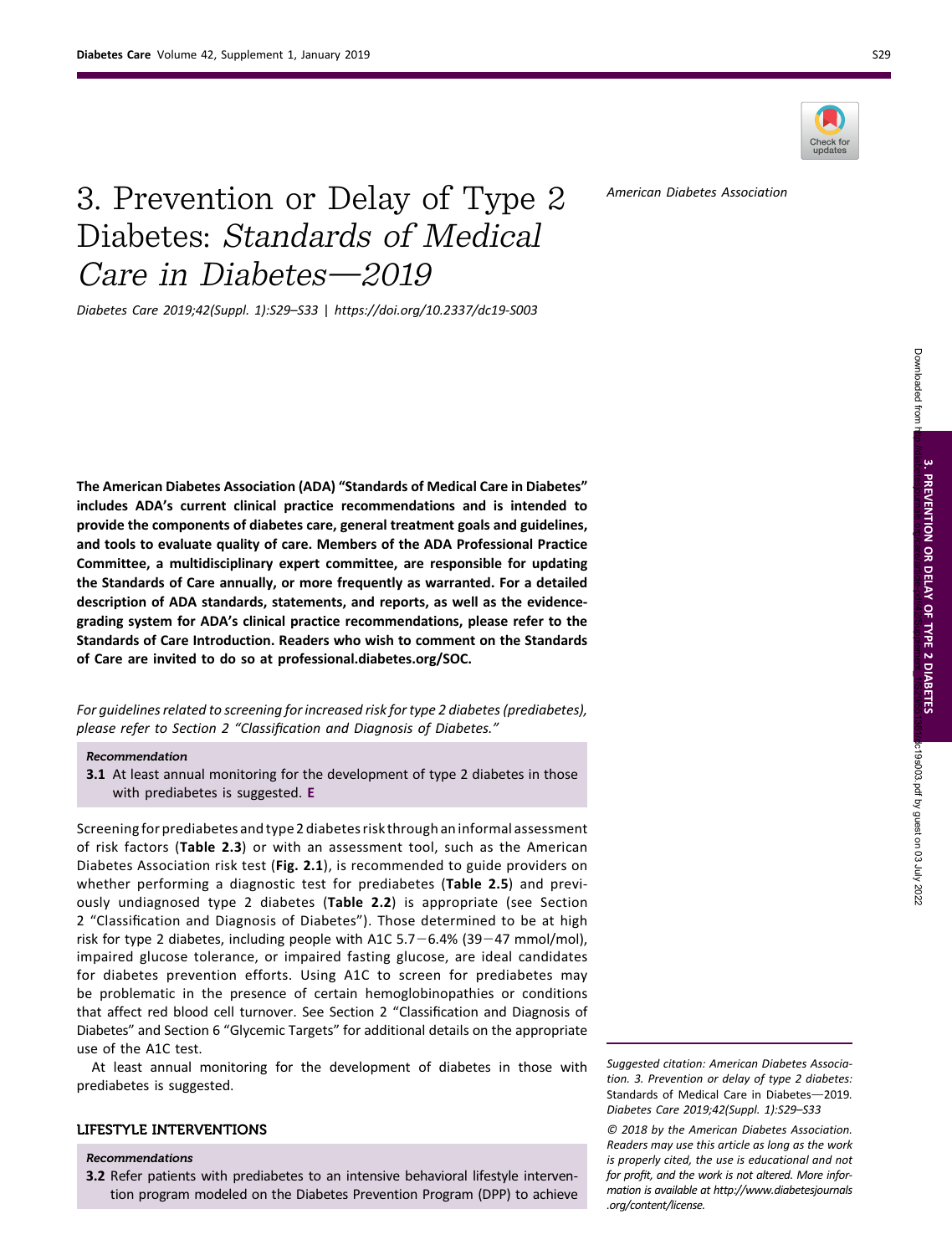and maintain 7% loss of initial body weight and increase moderate-intensity physical activity (such as brisk walking) to at least 150 min/week. A

- 3.3 Based on patient preference, technology-assisted diabetes prevention interventions may be effective in preventing type 2 diabetes and should be considered. B
- 3.4 Given the cost-effectiveness of diabetes prevention, such intervention programs should be covered by third-party payers. B

#### The Diabetes Prevention Program

Several major randomized controlled trials, including the Diabetes Prevention Program (DPP) (1), the Finnish Diabetes Prevention Study (DPS) (2), and the Da Qing Diabetes Prevention Study (Da Qing study) (3), demonstrate that lifestyle/ behavioral therapy featuring an individualized reduced calorie meal plan is highly effective in preventing type 2 diabetes and improving other cardiometabolic markers (such as blood pressure, lipids, and inflammation). The strongest evidence for diabetes prevention comes from the DPP trial (1). The DPP demonstrated that an intensive lifestyle intervention could reduce the incidence of type 2 diabetes by 58% over 3 years. Follow-up of three large studies of lifestyle intervention for diabetes prevention has shown sustained reduction in the rate of conversion to type 2 diabetes: 45% reduction at 23 years in the Da Qing study (3), 43% reduction at 7 years in the DPS (2), and 34% reduction at 10 years (4) and 27% reduction at 15 years (5) in the U.S. Diabetes Prevention Program Outcomes Study (DPPOS). Notably, in the 23-year follow-up for the Da Qing study, reductions in all-cause mortality and cardiovascular disease–related mortality were observed for the lifestyle intervention groups compared with the control group (3).

The two major goals of the DPP intensive, behavioral, lifestyle intervention were to achieve and maintain a minimum of 7% weight loss and 150 min of physical activity similar in intensity to brisk walking per week. The DPP lifestyle intervention was a goal-based intervention: all participants were given the same weight loss and physical activity goals, but individualization was permitted in the

specific methods used to achieve the goals (6).

The 7% weight loss goal was selected because it was feasible to achieve and maintain and likely to lessen the risk of developing diabetes. Participants were encouraged to achieve the 7% weight loss during the first 6 months of the intervention. However, longer-term (4-year) data reveal maximal prevention of diabetes observed at about 7–10% weight loss (7). The recommended pace of weight loss was  $1-2$  lb/week. Calorie goals were calculated by estimating the daily calories needed to maintain the participant's initial weight and subtracting  $500-1,000$  calories/day (depending on initial body weight). The initial focus was on reducing total dietary fat. After several weeks, the concept of calorie balance and the need to restrict calories as well as fat was introduced (6).

The goal for physical activity was selected to approximate at least 700 kcal/ week expenditure from physical activity. For ease of translation, this goal was described as at least 150 min of moderateintensity physical activity per week similar in intensity to brisk walking. Participants were encouraged to distribute their activity throughout the week with a minimum frequency of three times per week with at least 10 min per session. A maximum of 75 min of strength training could be applied toward the total 150 min/week physical activity goal (6).

To implement the weight loss and physical activity goals, the DPP used an individual model of treatment rather than a group-based approach. This choice was based on a desire to intervene before participants had the possibility of developing diabetes or losing interest in the program. The individual approach also allowed for tailoring of interventions to reflect the diversity of the population (6).

The DPP intervention was administered as a structured core curriculum followed by a more flexible maintenance program of individual sessions, group classes, motivational campaigns, and restart opportunities. The 16-session core curriculum was completed within the first 24 weeks of the program and included sections on lowering calories, increasing physical activity, self-monitoring, maintaining healthy lifestyle behaviors, and psychological, social, and motivational challenges. For further details on the core curriculum sessions, refer to ref. 6.

#### Nutrition

Structured behavioral weight loss therapy, including a reduced calorie meal plan and physical activity, is of paramount importance for those at high risk for developing type 2 diabetes who have overweight or obesity (1,7). Because weight loss through lifestyle changes alone can be difficult to maintain long term (4), people being treated with weight loss therapy should have access to ongoing support and additional therapeutic options (such as pharmacotherapy) if needed. Based on intervention trials, the eating patterns that may be helpful for those with prediabetes include a Mediterranean eating plan (8–11) and a low-calorie, low-fat eating plan (5). Additional research is needed regarding whether a low-carbohydrate eating plan is beneficial for persons with prediabetes (12). In addition, evidence suggests that the overall quality of food consumed (as measured by the Alternative Healthy Eating Index), with an emphasis on whole grains, legumes, nuts, fruits and vegetables, and minimal refined and processed foods, is also important (13–15).

Whereas overall healthy low-calorie eating patterns should be encouraged, there is also some evidence that particular dietary components impact diabetes risk in observational studies. Higher intakes of nuts (16), berries (17), yogurt (18,19), coffee, and tea (20) are associated with reduced diabetes risk. Conversely, red meats and sugar-sweetened beverages are associated with an increased risk of type 2 diabetes (13).

As is the case for those with diabetes, individualized medical nutrition therapy (see Section 5 "[Lifestyle Management](http://care.diabetesjournals.org/lookup/doi/10.2337/dc19-S005)" for more detailed information) is effective in lowering A1C in individuals diagnosed with prediabetes (21).

#### Physical Activity

Just as 150 min/week of moderateintensity physical activity, such as brisk walking, showed beneficial effects in those with prediabetes (1), moderateintensity physical activity has been shown to improve insulin sensitivity and reduce abdominal fat in children and young adults (22,23). On the basis of these findings, providers are encouraged to promote a DPP-style program, including its focus on physical activity, to all individuals who have been identified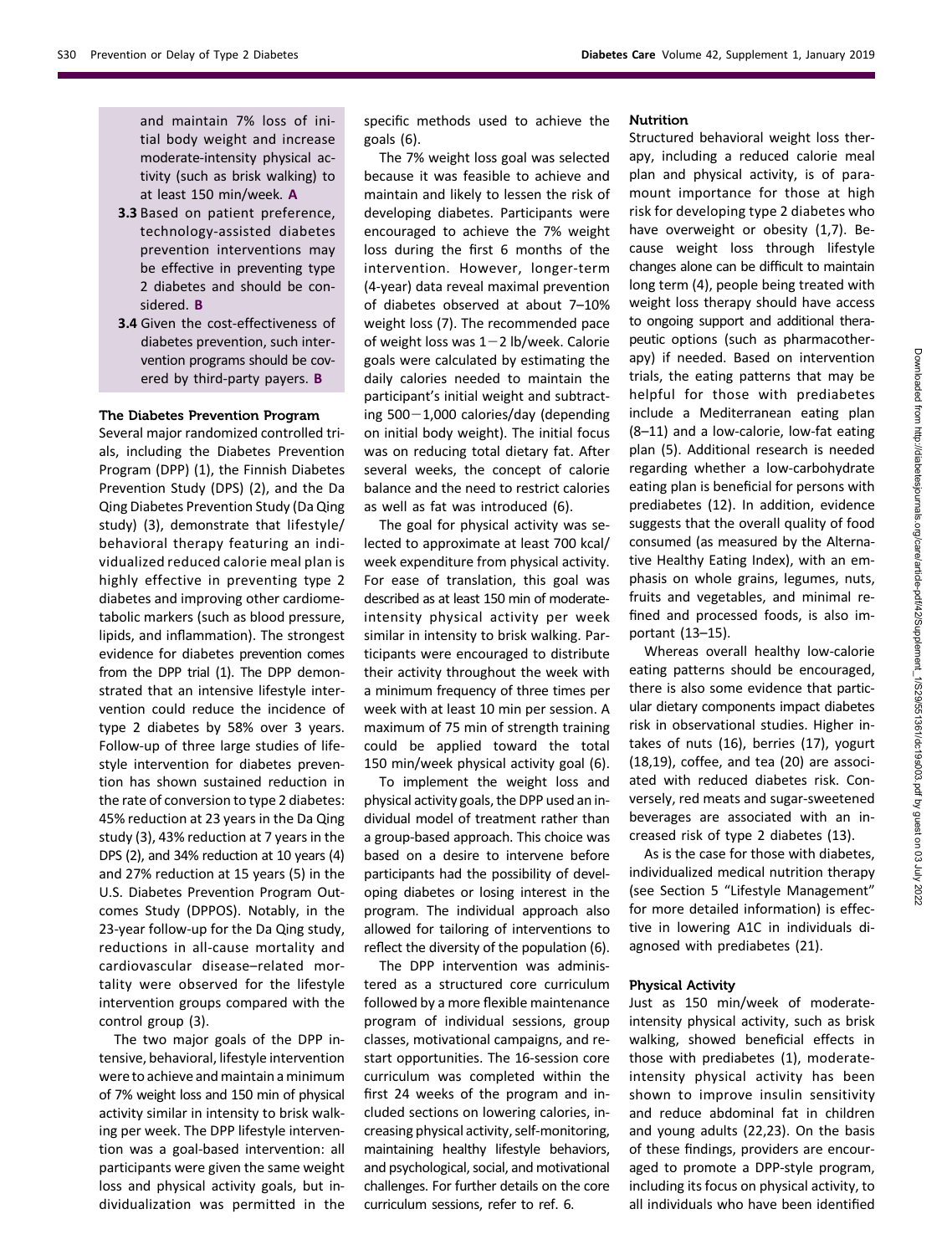[care.diabetesjournals.org](http://care.diabetesjournals.org) Prevention or Delay of Type 2 Diabetes S31

to be at an increased risk of type 2 diabetes. In addition to aerobic activity, an exercise regimen designed to prevent diabetes may include resistance training (6,24). Breaking up prolonged sedentary time may also be encouraged, as it is associated with moderately lower postprandial glucose levels (25,26). The preventive effects of exercise appear to extend to the prevention of gestational diabetes mellitus (GDM) (27).

# Technology-Assisted Interventions to Deliver Lifestyle Interventions

Technology-assisted interventions may effectively deliver the DPP lifestyle intervention, reducing weight and, therefore, diabetes risk (28–31). Such technology-assisted interventions may deliver content through smartphone and web-based applications and telehealth (28). The Centers for Disease Control and Prevention (CDC) Diabetes Prevention Recognition Program (DPRP) ([www.cdc.gov/diabetes/prevention/](http://www.cdc.gov/diabetes/prevention/lifestyle-program) [lifestyle-program\)](http://www.cdc.gov/diabetes/prevention/lifestyle-program) does certify technologyassisted modalities as effective vehicles for DPP-based interventions; such programs must use an approved curriculum, include interaction with a coach (which may be virtual), and attain the DPRP outcomes of participation, physical activity reporting, and weight loss. The selection of an in-person or virtual program should be based on patient preference.

#### Cost-effectiveness

A cost-effectiveness model suggested that the lifestyle intervention used in the DPP was cost-effective (32,33). Actual cost data from the DPP and DPPOS confirmed this (34). Group delivery of DPP content in community or primary care settings has the potential to reduce overall program costs while still producing weight loss and diabetes risk reduction (35–37).The use of community health workers to support DPP efforts has been shown to be effective with cost savings (38) (see Section 1 "[Improving](http://care.diabetesjournals.org/lookup/doi/10.2337/dc19-S001) [Care and Promoting Health in Populations](http://care.diabetesjournals.org/lookup/doi/10.2337/dc19-S001)" for more information). The CDC coordinates the National Diabetes Prevention Program (National DPP), a resource designed to bring evidence-based lifestyle change programs for preventing type 2 diabetes to communities [\(www.cdc.gov/](http://www.cdc.gov/diabetes/prevention/index.htm) [diabetes/prevention/index.htm](http://www.cdc.gov/diabetes/prevention/index.htm)). Early results from the CDC's National DPP during the first 4 years of implementation

are promising (39). In an effort to expand preventive services using a cost-effective model that began in April 2018, the Centers for Medicare & Medicaid Services has expanded Medicare reimbursement coverage for the National DPP lifestyle intervention to organizations recognized by the CDC that become Medicare suppliers for this service ([https://innovation.cms.gov/](https://innovation.cms.gov/initiatives/medicare-diabetes-prevention-program/) [initiatives/medicare-diabetes-prevention](https://innovation.cms.gov/initiatives/medicare-diabetes-prevention-program/)[program/](https://innovation.cms.gov/initiatives/medicare-diabetes-prevention-program/)).

#### Tobacco Use

Smoking may increase the risk of type 2 diabetes (40); therefore, evaluation for tobacco use and referral for tobacco cessation, if indicated, should be part of routine care for those at risk for diabetes. Of note, the years immediately following smoking cessation may represent a time of increased risk for diabetes (40–42) and patients should be monitored for diabetes development and receive evidence-based interventions for diabetes prevention as described in this section. See Section 5 "[Lifestyle Management](http://care.diabetesjournals.org/lookup/doi/10.2337/dc19-S005)" for more detailed information.

## PHARMACOLOGIC INTERVENTIONS

#### Recommendations

- 3.5 Metformin therapy for prevention of type 2 diabetes should be considered in those with prediabetes, especially for those with BMI  $\geq$ 35 kg/m<sup>2</sup>, those aged  $<$  60 years, and women with prior gestational diabetes mellitus. A
- 3.6 Long-term use of metformin may be associated with biochemical vitamin B12 deficiency, and periodic measurement of vitamin B12 levels should be considered in metformin-treated patients, especially in those with anemia or peripheral neuropathy. B

Pharmacologic agents including metformin,  $\alpha$ -glucosidase inhibitors, glucagonlike peptide 1 receptor agonists, thiazolidinediones, and several agents approved for weight loss have been shown in research studies to decrease the incidence of diabetes to various degrees in those with prediabetes (1,43–49), though none are approved by the U.S. Food and Drug Administration specifically for diabetes prevention. One has to balance the risk/ benefit of each medication. Metformin has the strongest evidence base (50) and demonstrated long-term safety as pharmacologic therapy for diabetes prevention (48). For other drugs, cost, side effects, and durable efficacy require consideration.

Metformin was overall less effective than lifestyle modification in the DPP and DPPOS, though group differences declined over time (5) and metformin may be cost-saving over a 10-year period (34). It was as effective as lifestyle modification in participants with BMI  $\geq$ 35  $kg/m<sup>2</sup>$  but not significantly better than placebo in those over 60 years of age (1). In the DPP, for women with history of GDM, metformin and intensive lifestyle modification led to an equivalent 50% reduction in diabetes risk (51), and both interventions remained highly effective during a 10-year follow-up period (52). In the Indian Diabetes Prevention Programme (IDPP-1), metformin and the lifestyle intervention reduced diabetes risk similarly at 30 months; of note, the lifestyle intervention in IDPP-1 was less intensive than that in the DPP (53). Based on findings from the DPP, metformin should be recommended as an option for high-risk individuals (e.g., those with a history of GDM or those with BMI  $\geq$ 35 kg/m<sup>2</sup>). Consider monitoring vitamin B12 levels in those taking metformin chronically to check for possible deficiency (54) (see Section 9 "[Pharmacologic Approaches to Glycemic](http://care.diabetesjournals.org/lookup/doi/10.2337/dc19-S009) [Treatment](http://care.diabetesjournals.org/lookup/doi/10.2337/dc19-S009)" for more details).

## PREVENTION OF CARDIOVASCULAR DISEASE

### Recommendation

3.7 Prediabetes is associated with heightened cardiovascular risk; therefore, screening for and treatment of modifiable risk factors for cardiovascular disease is suggested. B

People with prediabetes often have other cardiovascular risk factors, including hypertension and dyslipidemia (55), and are at increased risk for cardiovascular disease (56). Although treatment goals for people with prediabetes are the same as for the general population (57), increased vigilance is warranted to identify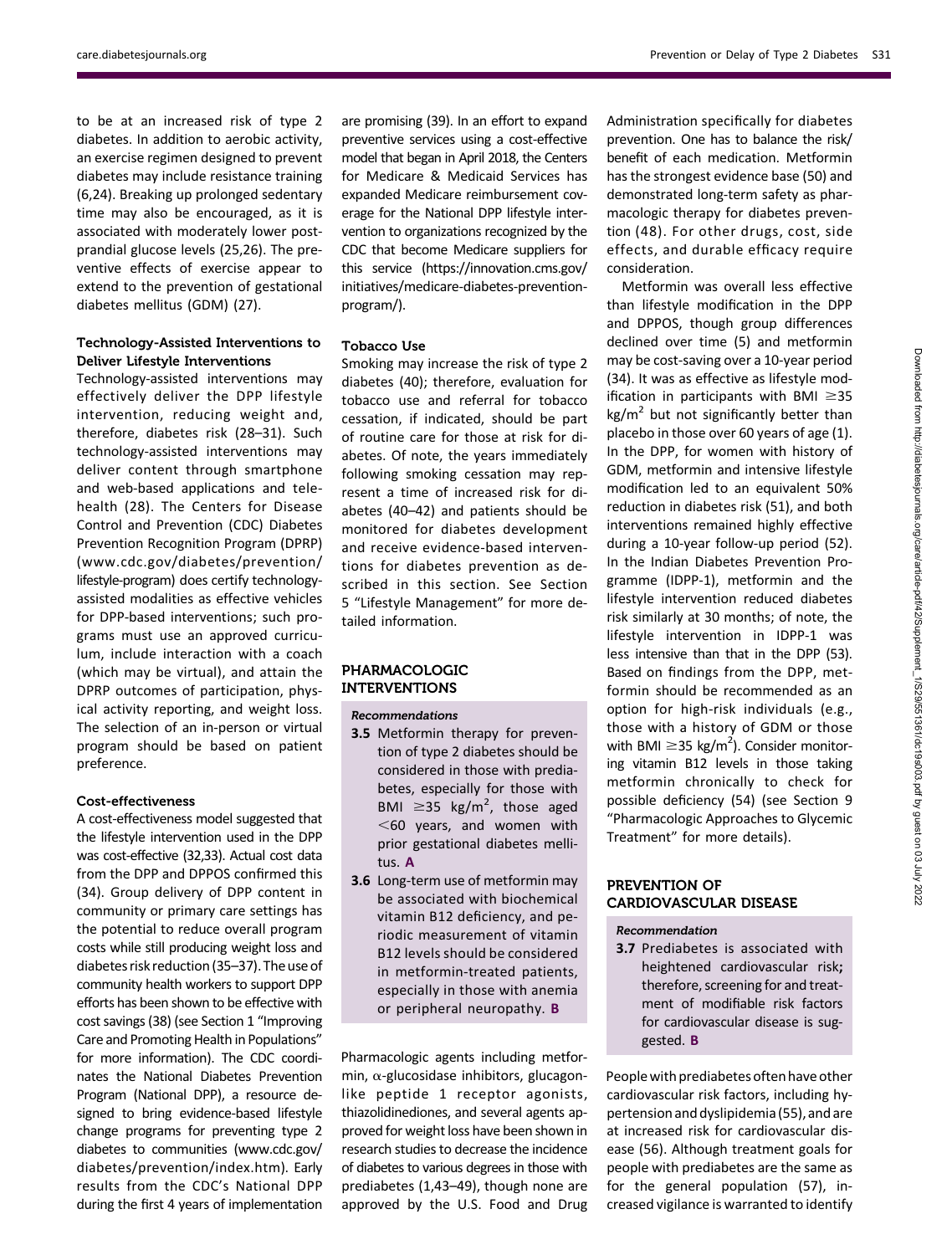and treat these and other cardiovascular risk factors (e.g., smoking).

## DIABETES SELF-MANAGEMENT EDUCATION AND SUPPORT

#### Recommendation

3.8 Diabetes self-management education and support programs may be appropriate venues for people with prediabetes to receive education and support to develop and maintain behaviors that can prevent or delay the development of type 2 diabetes. B

As for those with established diabetes, the standards for diabetes self-management education and support (see Section 5 "[Lifestyle Management](http://care.diabetesjournals.org/lookup/doi/10.2337/dc19-S005)") can also apply to people with prediabetes. Currently, there are significant barriers to the provision of education and support to those with prediabetes. However, the strategies for supporting successful behavior change and the healthy behaviors recommended for people with prediabetes are comparable to those for diabetes. Although reimbursement remains a barrier, studies show that providers of diabetes self-management education and support are particularly well equipped to assist people with prediabetes in developing and maintaining behaviors that can prevent or delay the development of diabetes (21,58).

#### References

1. Knowler WC, Barrett-Connor E, Fowler SE, et al.; Diabetes Prevention Program Research Group. Reduction in the incidence of type 2 diabetes with lifestyle intervention or metformin. N Engl J Med 2002;346:393–403

2. Lindström J, Ilanne-Parikka P, Peltonen M, et al.; Finnish Diabetes Prevention Study Group. Sustained reduction in the incidence of type 2 diabetes by lifestyle intervention: follow-up of the Finnish Diabetes Prevention Study. Lancet 2006;368:1673–1679

3. Li G, Zhang P, Wang J, et al. Cardiovascular mortality, all-cause mortality, and diabetes incidence after lifestyle intervention for people with impaired glucose tolerance in the Da Qing Diabetes Prevention Study: a 23-year follow-up study. Lancet Diabetes Endocrinol 2014;2:474– 480

4. Knowler WC, Fowler SE, Hamman RF, et al.; Diabetes Prevention Program Research Group. 10-year follow-up of diabetes incidence and weight loss in the Diabetes Prevention Program Outcomes Study. Lancet 2009;374:1677–1686 5. Nathan DM, Barrett-Connor E, Crandall JP, et al. Long-term effects of lifestyle intervention or metformin on diabetes development and microvascular complications over 15-year follow-up: the Diabetes Prevention Program Outcomes Study. Lancet Diabetes Endocrinol 2015;3:866–875

6. Diabetes Prevention Program (DPP) Research Group. The Diabetes Prevention Program (DPP): description of lifestyle intervention. Diabetes Care 2002;25:2165–2171

7. Hamman RF, Wing RR, Edelstein SL, et al. Effect of weight loss with lifestyle intervention on risk of diabetes. Diabetes Care 2006;29:2102– 2107

8. Salas-Salvadó J, Bulló M, Babio N, et al.; PREDIMED Study Investigators. Reduction in the incidence of type 2 diabetes with the Mediterranean diet: results of the PREDIMED-Reus nutrition intervention randomized trial. Diabetes Care 2011;34:14–19

9. Salas-Salvadó J, Guasch-Ferré M, Lee C-H, Estruch R, Clish CB, Ros E. Protective effects of the Mediterranean diet on type 2 diabetes and metabolic syndrome. J Nutr 2016;146:920S– 927S

10. Bloomfield HE, Koeller E, Greer N, MacDonald R, Kane R, Wilt TJ. Effects on health outcomes of a Mediterranean diet with no restriction on fat intake: a systematic review and meta-analysis. Ann Intern Med 2016;165:491– 500

11. Estruch R, Ros E, Salas-Salvadó J, et al.; PREDIMED Study Investigators. Primary prevention of cardiovascular disease with a Mediterranean diet supplemented with extra-virgin olive oil or nuts. N Engl J Med 2018;378:e34

12. Noto H, Goto A, Tsujimoto T, Noda M. Longterm low-carbohydrate diets and type 2 diabetes risk: a systematic review and meta-analysis of observational studies. J Gen Fam Med 2016; 17:60–70

13. Ley SH, Hamdy O, Mohan V, Hu FB. Prevention and management of type 2 diabetes: dietary components and nutritional strategies. Lancet 2014;383:1999–2007

14. Jacobs S, Harmon BE, Boushey CJ, et al. A priori-defined diet quality indexes and risk of type 2 diabetes: the Multiethnic Cohort. Diabetologia 2015;58:98–112

15. Chiuve SE, Fung TT, Rimm EB, et al. Alternative dietary indices both strongly predict risk of chronic disease. J Nutr 2012;142:1009–1018 16. Afshin A, Micha R, Khatibzadeh S, Mozaffarian D. Consumption of nuts and legumes and risk of incident ischemic heart disease, stroke, and diabetes: a systematic review and meta-analysis. Am J Clin Nutr 2014;100:278–288

17. Mursu J, Virtanen JK, Tuomainen T-P, Nurmi T, Voutilainen S. Intake of fruit, berries, and vegetables and risk of type 2 diabetes in Finnish men: the Kuopio Ischaemic Heart Disease Risk Factor Study. Am J Clin Nutr 2014;99:328–333 18. Chen M, Sun Q, Giovannucci E, et al. Dairy consumption and risk of type 2 diabetes: 3 cohorts of US adults and an updated meta-analysis. BMC Med 2014;12:215

19. Dehghan M, Mente A, Rangarajan S, et al.; Prospective Urban Rural Epidemiology (PURE) study investigators. Association of dairy intake with cardiovascular disease and mortality in 21 countries from five continents (PURE): a prospective cohort study. Lancet. 11 September 2018 [Epub ahead of print]. DOI: 10.1016/ S0140-6736(18)31812-9

20. Mozaffarian D. Dietary and policy priorities for cardiovascular disease, diabetes, and obesity: a comprehensive review. Circulation 2016;133: 187–225

21. Parker AR, Byham-Gray L, Denmark R Winkle PJ. The effect of medical nutrition therapy by a registered dietitian nutritionist in patients with prediabetes participating in a randomized controlled clinical research trial. J Acad Nutr Diet 2014;114:1739–1748

22. FedewaMV, Gist NH, Evans EM, Dishman RK. Exercise and insulin resistance in youth: a metaanalysis. Pediatrics 2014;133:e163–e174

23. Davis CL, Pollock NK, Waller JL, et al. Exercise dose and diabetes risk in overweight and obese children: a randomized controlled trial. JAMA 2012;308:1103–1112

24. Sigal RJ, Alberga AS, Goldfield GS, et al. Effects of aerobic training, resistance training, or both on percentage body fat and cardiometabolic risk markers in obese adolescents: the healthy eating aerobic and resistance training in youth randomized clinical trial. JAMA Pediatr 2014;168:1006–1014

25. Thorp AA, Kingwell BA, Sethi P, Hammond L, Owen N, Dunstan DW. Alternating bouts of sitting and standing attenuate postprandial glucose responses. Med Sci Sports Exerc 2014;46: 2053–2061

26. Healy GN, Dunstan DW, Salmon J, et al. Breaks in sedentary time: beneficial associations with metabolic risk. Diabetes Care 2008;31:661– 666

27. Russo LM, Nobles C, Ertel KA, Chasan-Taber L, Whitcomb BW. Physical activity interventions in pregnancy and risk of gestational diabetes mellitus: a systematic review and meta-analysis. Obstet Gynecol 2015;125:576–582

28. Grock S, Ku J-H, Kim J, Moin T. A review of technology-assisted interventions for diabetes prevention. Curr Diab Rep 2017;17:107

29. Sepah SC, Jiang L, Peters AL. Translating the Diabetes Prevention Program into an online social network: validation against CDC standards. Diabetes Educ 2014;40:435–443

30. Bian RR, Piatt GA, Sen A, et al. The effect of technology-mediated diabetes prevention interventions on weight: a meta-analysis. J Med Internet Res 2017;19:e76

31. Sepah SC, Jiang L, Peters AL. Long-term outcomes of a Web-based diabetes prevention program: 2-year results of a single-arm longitudinal study. J Med Internet Res 2015;17:e92

32. Herman WH, Hoerger TJ, Brandle M, et al.; Diabetes Prevention Program Research Group. The cost-effectiveness of lifestyle modification or metformin in preventing type 2 diabetes in adults with impaired glucose tolerance. Ann Intern Med 2005;142:323–332

33. Chen F, Su W, Becker SH, et al. Clinical and economic impact of a digital, remotely-delivered intensive behavioral counseling program on Medicare beneficiaries at risk for diabetes and cardiovascular disease. PLoS One 2016;11: e0163627

34. Diabetes Prevention Program Research Group. The 10-year cost-effectiveness of lifestyle intervention or metformin for diabetes prevention: an intent-to-treat analysis of the DPP/ DPPOS. Diabetes Care 2012;35:723–730

35. Ackermann RT, Finch EA, Brizendine E, Zhou

H, Marrero DG. Translating the Diabetes